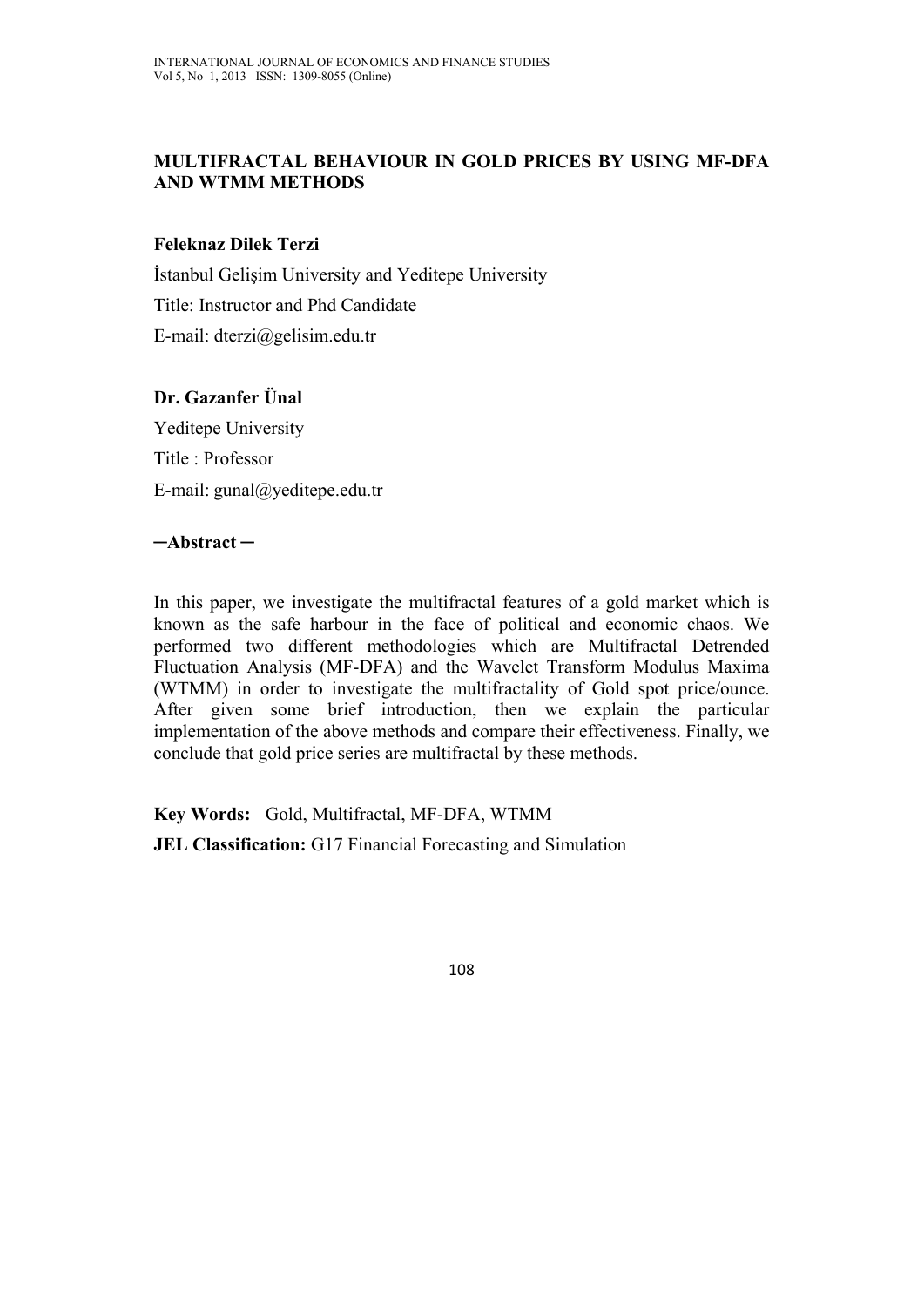## **1. INTRODUCTION**

Gold is known as a precious metal which has the characteristics of monetary and commodity assets, because of its some particular features such as hard currency and its constant original value. Therefore, central banks reserve plenty of gold to against inflation and hedge the risk of exchange rate. However, there is some reason which affects the gold price. First, the exchange rate of US dollars directly affects the gold price which is labeled as dollars per ounce. Namely, an appreciation of the US dollar can cause a decrease of the gold price and a depreciation of the US dollar can cause an increase of the gold price. Second, the geopolitical events again directly affect the gold price. People worry about the depreciation of local currency caused by the war and buy enough gold to hedge, when the social situation is unstable. As everybody has noticed that the large gold demand increases the gold price during the period of the war. From 2011 to 2013, geopolitical events broke out usually in the area of the Middle East so the gold price increased greatly because of the most people chose to keep gold, not to US dolar. Third, the gold price increases, because of the financial crisis. People have chosen to invest in gold for its constant original value because of the financial system in the US and European countries have shown a high instability in the recent years. Fourth, under the environment of a high inflation rate, the gold price is always very high. A very high inflation rate implies the low purchasing power of local currency. Then, the local currency would be less attractive and more people tend to choose gold to preserve the value. (Yudong Wang, Yu Wei, Chongfeng Wu, 2011:817). Finally, the oil shock which can drive up the inflation rate can also bring an increase of the gold price. All of the reasons above shows that it is essential to analyze the dynamics of gold prices due to the important role of gold and the high sensitivity of its price to many market local and global factors.

This paper is focused on two competitive methods to analyze multifractality of Gold Prices such as Multifractal Detrended Fluctuation Analysis (MF-DFA) (Kantelhardt,2002:87, M.Ignaccolo,2004:595) and Wavelet Transform Modulus Maxima (WTMM) (Muzzy,1994:245) which are commonly used to eliminate trends and concentrate on the analysis of fluctuations.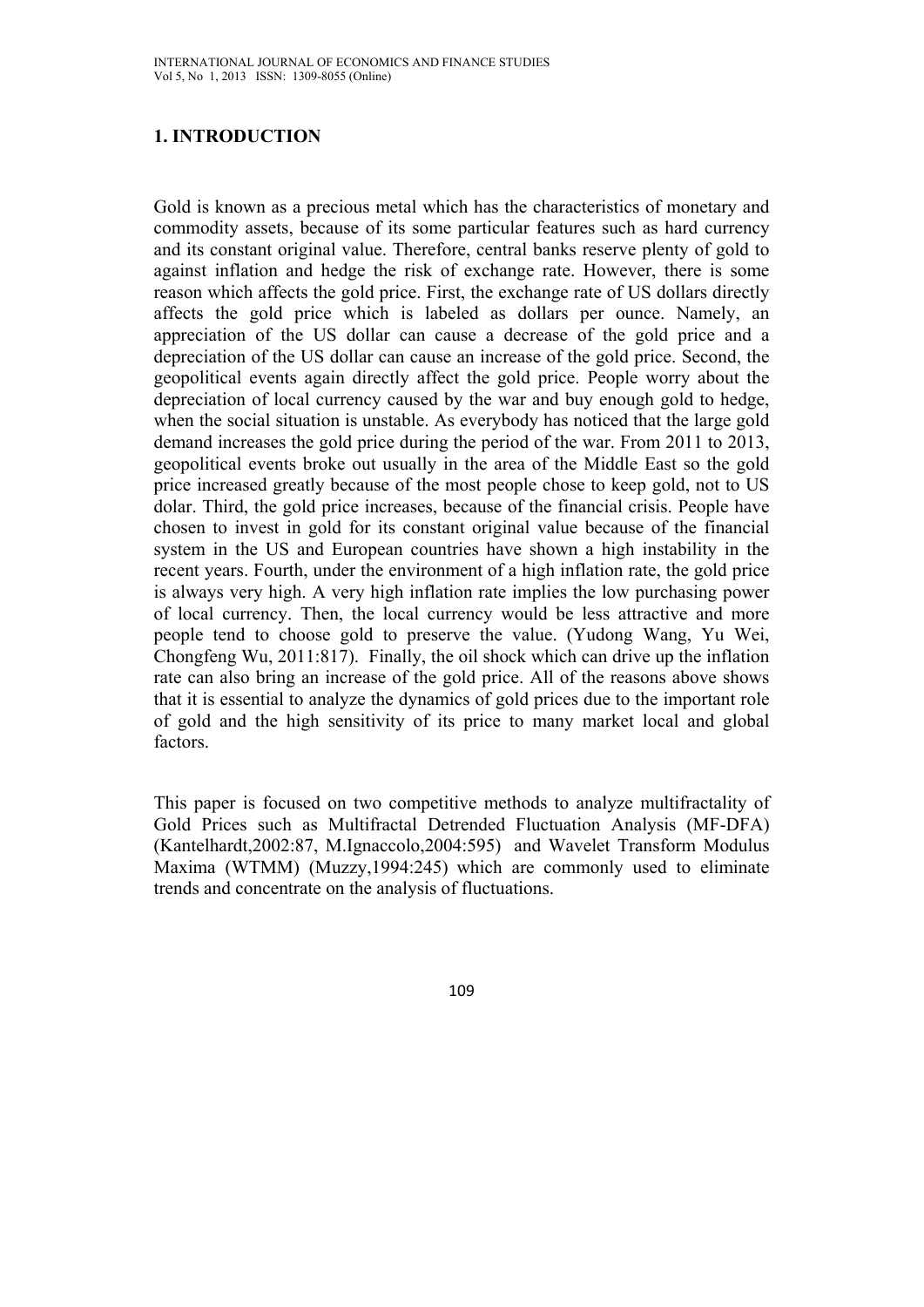In this paper, it is aimed to empirically test whether returns on the Gold spot prices exhibit long-range correlations and multifractal patterns. The term fractal was coined by Mandelbrot (Mandelbrot,1982:15) to characterize a rough or fragmented geometric shape that displays a large degree of self similarities within its own fractional dimensions. Self-similarity, an invariance with respect to scaling, is an important characteristic of fractals. It means that the object or process is similar at different scales. Each scale resembles the other scales, but is not identical. For example, individual branches of a tree are qualitatively selfsimilar to the other branches, but each branch is also unique. A self-similar object appears unchanged after increasing or shrinking its size. (Gencay,2002:586)

Theoretically, financial time series have random walk behaviour and have no multifractality properties. However, multifractality has been a ''stylized fact'' which widely exists in financial time series (Cont, 2001:223). In general, there are two main reasons of multifractality in time series that are long-range correlations of small and large fluctuations and fat tail distributions. (Matia,2003:422)

# **2. METHODOLOGY**

## **2.1. Multifractal Detrended Fluctuation Analysis**

Through the multifractal detrended fluctuation analysis, we estimate the generalized Hurst and the Renyi exponents for price fluctuations. By deriving the singularity spectrum from the above exponents, we quantify the multifractality of a financial time series and compare the multifractal properties.(W. Kantelhardt,2002:A316). The MF-DFA procedure consists of five steps in these papers;( J.W. Kantelhardt, S.A. Zschiegner, E. Koscielny-Bunde, S. Havlin, A. Bunde, H.E. Stanley, Physica A 316 (2002) 87–114.)

In general, the exponent  $\mathbf{h}_q$  may depend on  $\mathbf{q}$ . For stationary time series,  $\mathbf{h}_z$  is identical to the well-known Hurst exponent H. Thus, we will call the function  $\mathbf{h}_q$ generalized Hurst exponent.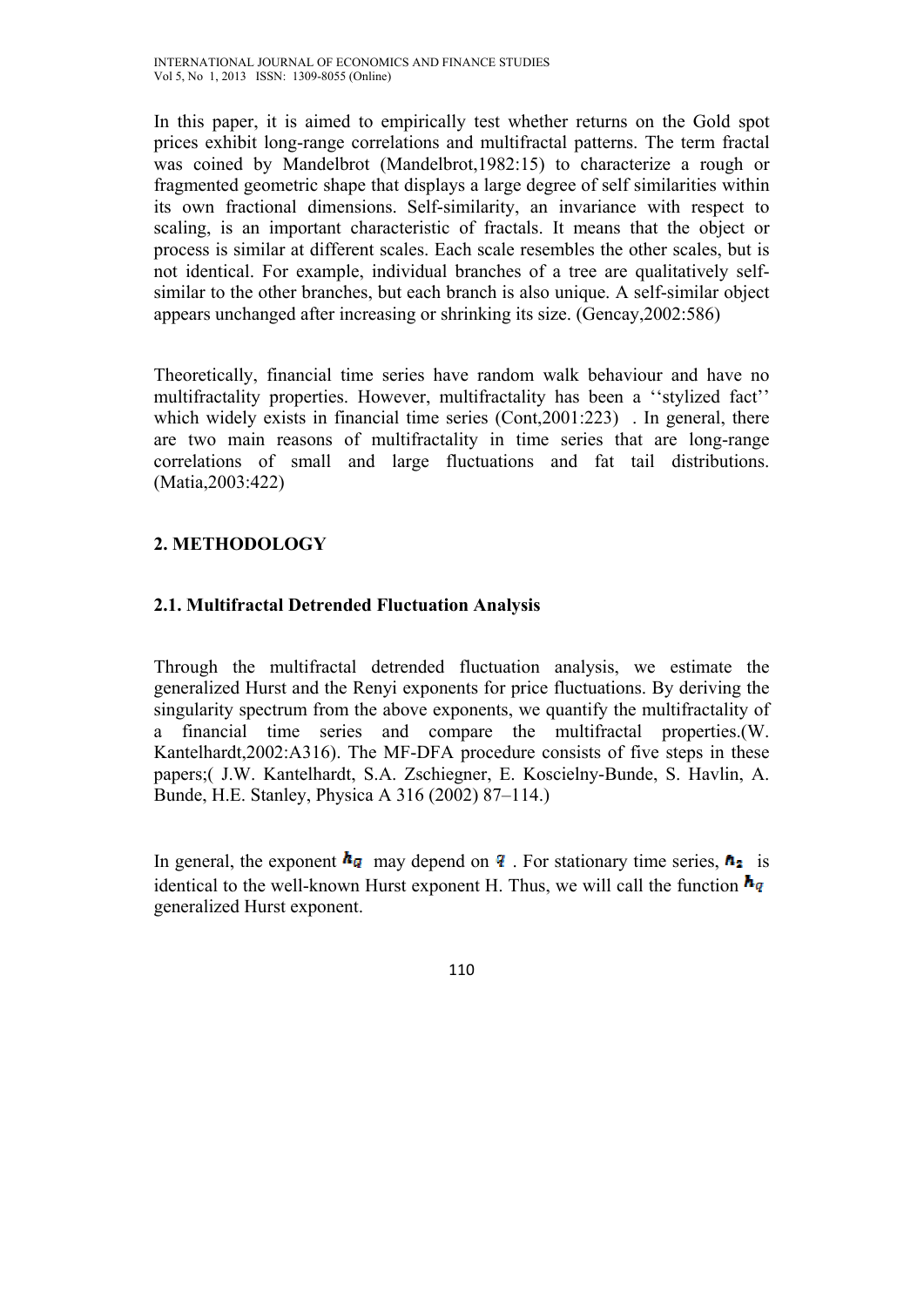Positive values of  $\bf{q}$  are used for magnifying the effects of large price variations in the scaling analysis, and negative values of  $q$  are used for magnifying the effects of small price variations. (Yudong Wang, Yu Wei, Chongfeng Wu, 2011:817). When  $h_q > 0.5$  the kinds of fluctuations related to are persistent. An increase (decrease) is always followed by another increase (decrease). When  $h_{q} \leq 0.5$ , the kinds of fluctuations related to q are anti-persistent. An increase (decrease) is always followed by another decrease (increase). However,  $h_{q} = 0.5$ , the kinds of fluctuations related to q display random walk behavior. The richness in multifractality is associated with high variability of  $\mathbf{h}_q$  and the degree can be quantified as .

A typical characteristic for multifractal time series is that  $\frac{h_q}{q}$  varies with  $q$ . When  $\mathbf{h}_{q}$  is constant for all q, the time series are mono-fractal. As large fluctuations are characterized by smaller scaling exponent  $\mathbf{h}_q$  than small fluctuations,  $h_q$  for  $q \leq 0$  are larger than those for  $q > 0$ , and  $\Delta h$  is positively defined. Multifractality degree can be used to measure the efficient extent of a finance market. When multifractality degree is weaker, for all  $\boldsymbol{q}$  value, generalized Hurst exponents are closer to 0.5. This shows that no matter the fluctuation is big or small, its change of state is closer to random walk, so the market is more efficient. The analytical relationship between generalized Hurst  $T_{\rm G}$ exponents based on MF-DFA and Renyi exponent  $\tau_q = q h_q - 1$ 

is,  $\sum_{n=1}^{\infty}$  The exponent  $\tau_q$  represents the temporal structure of the time series as a function of the various moments  $q$ , or  $\tau$  reflects the scale dependence of smaller fluctuations for negative values of  $\bf{q}$ , and larger fluctuations for positive values of  $\bf{q}$ . If  $\bf{r}_q$  increases nonlinear with  $\bf{q}$ , then the series is multifractal. Via a Legendre transform, another important variable set  $\alpha - f(\alpha)$  is defined by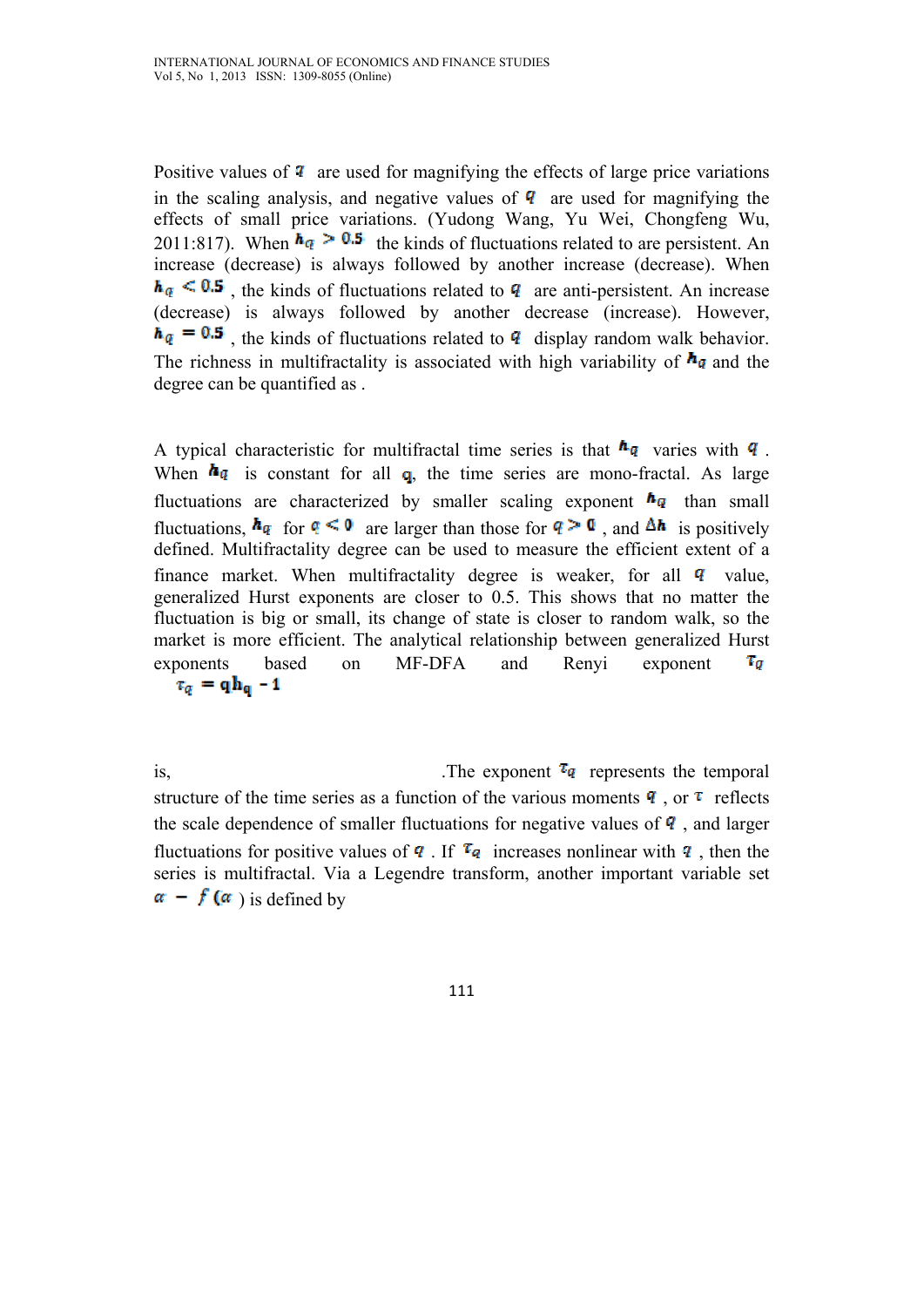$$
\alpha = \qquad \qquad f(\alpha) = q(\alpha - h_q) + 1 \qquad (1)
$$

Here,  $\alpha$  is the Holder exponent or singularity strength which characterizes the singularities in a time series. Singularity basically points at the rapid changes in the time series values for small changes in time. In the multifractal case, the different parts of the data set are characterized by different values of  $\alpha$ , or the singularity spectrum  $\mathbf{f}(\mathbf{a})$  (Kantelhardt, 2002:2)

#### **2.2. Wavelet transform modulus maxima method (WTMM)**

As proven by Mallat and Hwang (1990:549), multifractal formalism based on wavelet transform modulus maxima (WTMM) allows us to determine the whole singularity spectrum directly from any experimental signal. Muzy et al. (1991:3515) define the scaling behavior of partition functions  $Z(q, a)$  from the WTMM. The slope of the partition function determines the scaling  $\tau(q)$  of moments of the distribution. Linearity of the scaling function suggests monofractal behavior of the time series, (all moments exhibit the same H scaling with time). The procedures of calculating the multifractal singularity spectrum based on WTMM is described in Yalamova (2003). Wavelet transform has proved to be a particularly efficient tool for measuring the local regularity of a function. The wavelet transform of  $f(t) = P(t)$  is defined as:

 $(2)$ 

where the analyzing wavelet  $\psi$  is a function with local support, centered around zero and the family of wavelet vectors is obtained by translation  $\tau$  and dilatation a. The modulus maxima (largest wavelet transform coefficients) are found at each scale a as the suprema of the computed wavelet transforms such that: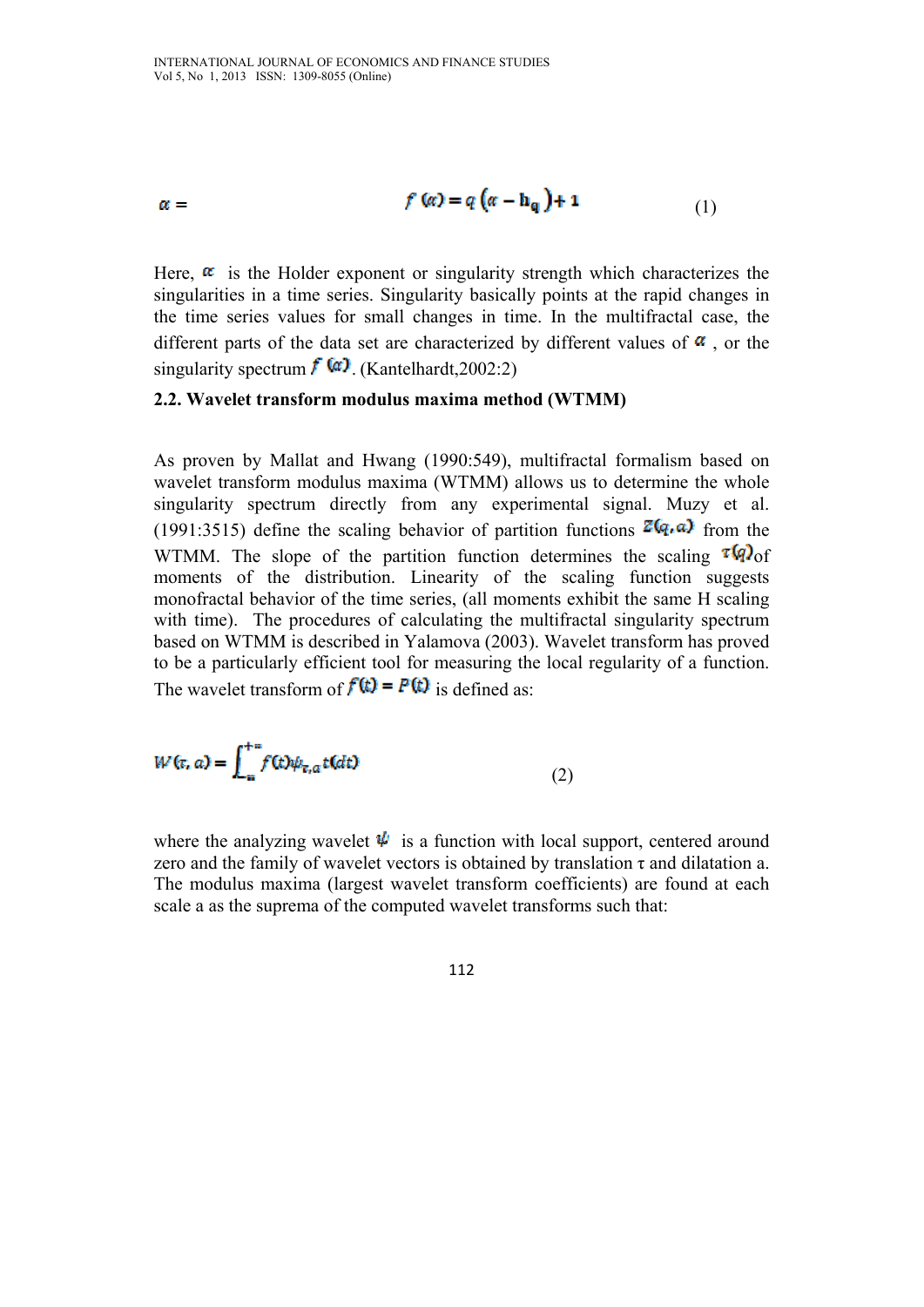$$
\frac{\partial W(r, a)}{\partial r} = 0 \tag{3}
$$

The originality of the WTMM method is in the calculation of the partition function  $\mathbb{Z}(\mathfrak{q},a)$  from these maxima lines. The space-scale partitioning given by the wavelet tiling or skeleton defines the particular Gibb's partition function:

$$
Z(q, a) = \sum_{\tau, a} \frac{sup}{a} |W(\tau, a)|^q
$$
 (4)

The WTMM method uses continuous wavelet transform rather than Fourier transforms to detect singularities – that is discontinuities, areas in the signal that are not continuous at a particular derivative. Another interesting property of the wavelet transform is that the coefficients at these maxima-which are a small fraction of the total number of coefficients-are enough to encode the information contained in the signal (Muzzy,1994:245), Moreover, as one follows a maxima line from the lowest scale to higher and higher scales, one is following the same singularity. This fact allows for the calculation of  $\mathbf{h}_q$  by a power law fit to the coefficients of the wavelet transform along the maxima line (Struzik,2000:163).

Wavelet Skeleton is an aggregate of all Local Maxima Lines (LML) on each scale of Wavelet coefficient matrix. The idea of Skeleton matrix construction is to remove all wavelet coefficients in absolute wavelet coefficients matrix that are not maximal. Skeleton matrix is a scope of all local maxima points that exist on each scale a. If scaling exponential function is everywhere convex that indicates multifractal behaviour of the signal. It assumes that the signal does not have some decent fractal measure, but is characterized by the scope of fractal measures. In case of monofractal behaviour, the scaling exponential function is line. (Puckovs, 2012:83)

### **3. DATA ANALYSIS**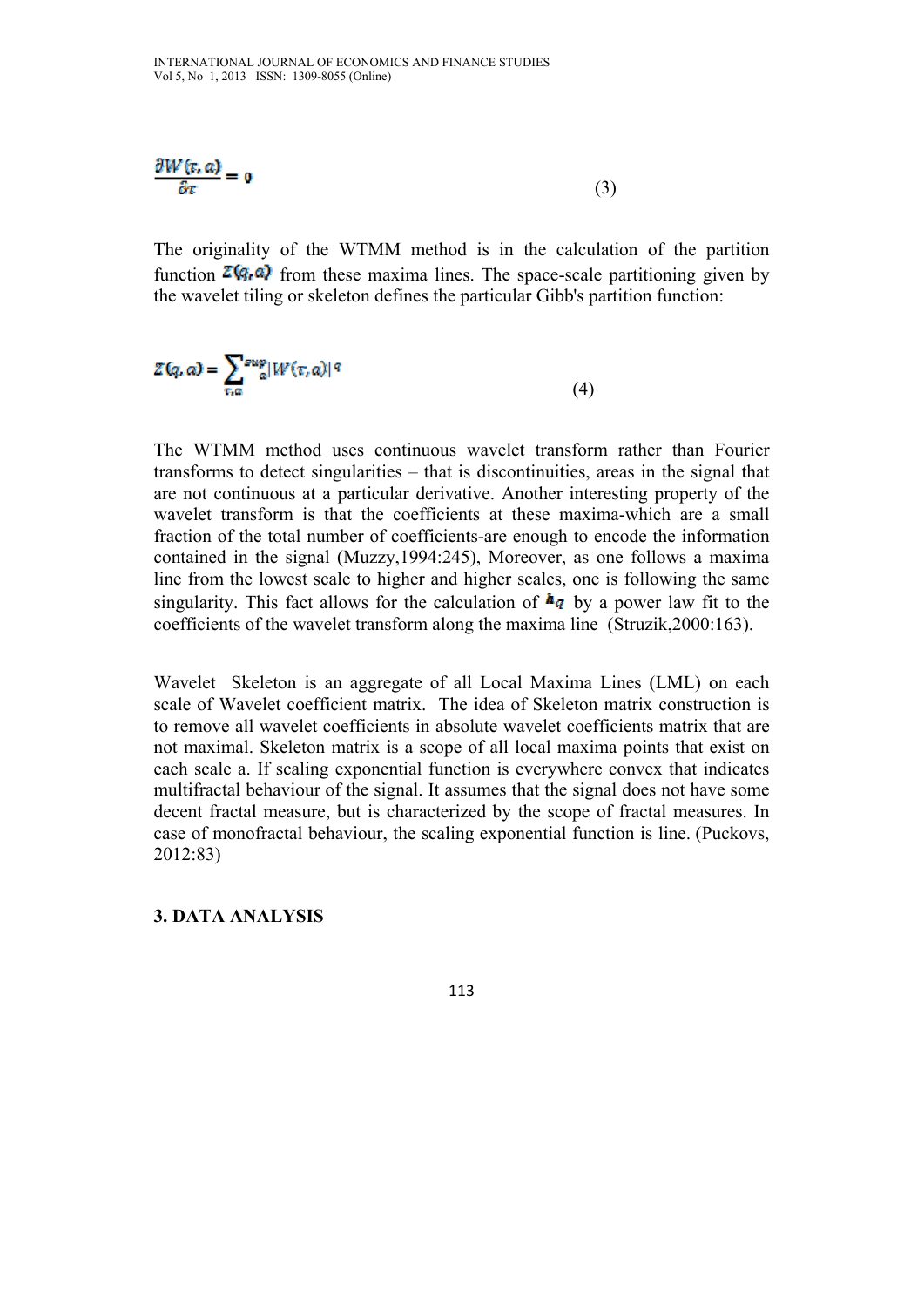The Gold Spot prices data were taken from Bloomberg (http://www.bloomberg.com/markets/commodities/futures/metals). We choose the daily closing data of gold prices traded in spot over the period of Jan 3th, 2000- March 3th, 2013, with 3453 observations in Figure1. In our analyses we used log return of the spot prices illustrated as Figure 2.







Figure 2: Log Return Of Spot Price

## **4. EMPRICAL RESULTS**

#### **4.1. MDF-FA Method**

We have used matlab codes to implement MF-DFA on log-return data of Gold Spot prices. (Ihlen,2012:3) We estimate the generalized Hurst and the Renyi exponents for price fluctuations. Deriving the singularity spectrum from the exponents, we quantify the multifractality of a financial time series. In Figure 3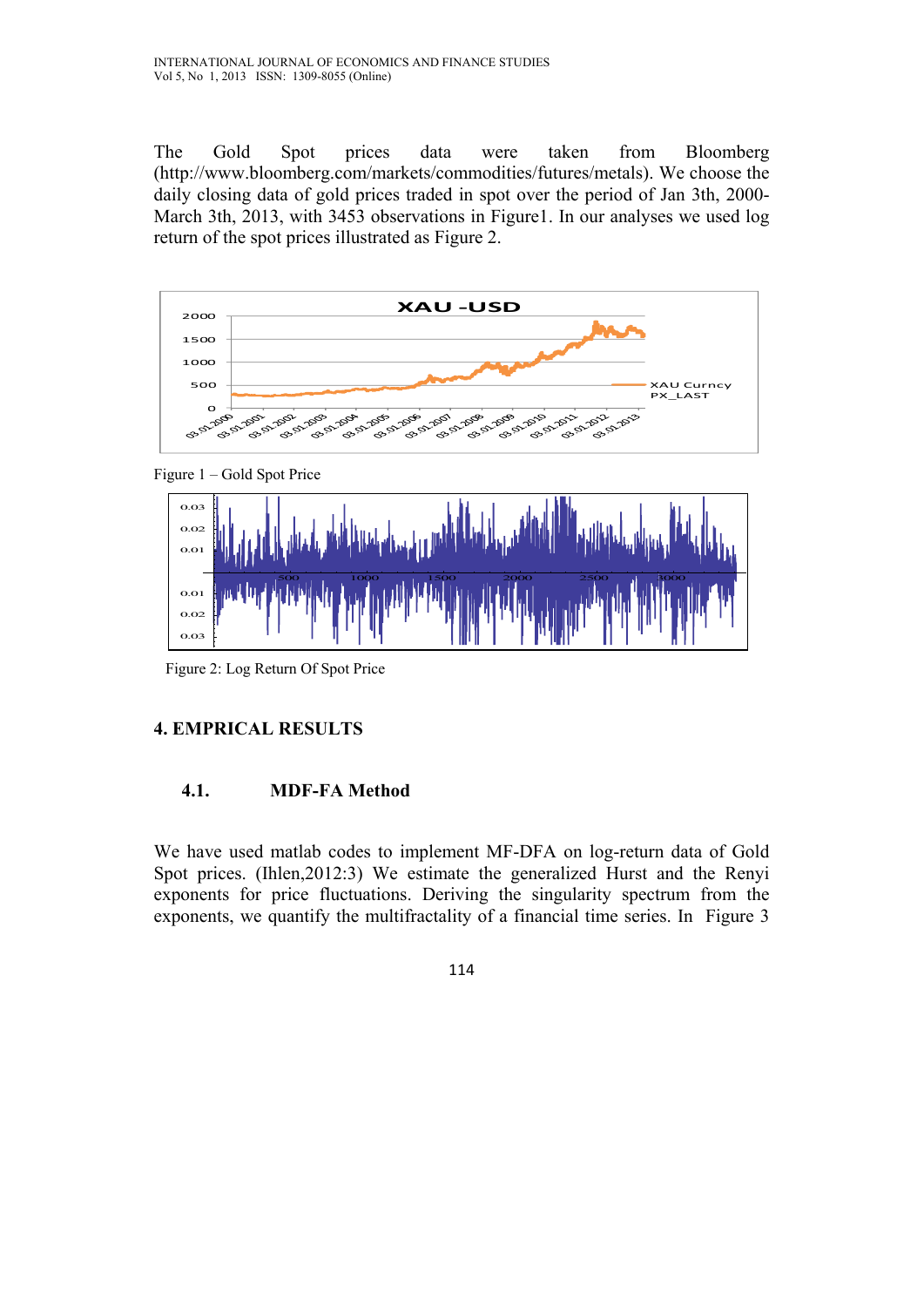(Upper Right Corner), The generalized Hurst exponents for time scales is given. When q varies from -5 to 5,  $\mathbf{h}_q$  decreases from 0.56695 to 0.34598.  $\mathbf{h}_q$  is not a constant, indicating multifractality in time series. Due to  $H < 0.5$ , (as H value for  $h<sub>2</sub>$  is between 0.4 and 0.5) the system displays fractional Brownian motion and anti-correlation and finally, the antipersistent behavior and deviations of one sign generally followed by deviations with the opposite sign is an indication of the degree of gold prices nervousness and uncertainty. It means that the analysis of these events doesn't give support to the Efficiency Market Hypothesis.

There are two factors contributing to multifractal properties, namely long-range temporal correlations for small and large fluctuations and the fat-tailed probability distributions of variations. (K.Matia, 2003:422) As shown in Figure 3 (Lower Left Corner), multifractal scaling function almost linear with q for negative moments, but show significant non-linearities for positive moments. This means that the temporal structure of the larger fluctuations play an important role in the multifractality.

The spectrum, in Figure 3 (Lower Right Corner) as an upside-down parabola, peaks at  $f_{\text{max}}$  and stretches from min to max.  $\Delta \alpha = \alpha_{\text{max}} - \alpha_{\text{min}}$  is conventionally quantifies the degree of multifractality which is the width of singularity spectrum, while  $f(\alpha)$  tells how frequently events with  $\alpha$  scaling exponent occur. The width of the fractal spectrum, which shows the distinction between the maximum probability and the minimum probability. The larger the value of  $\Delta \alpha$ , the more uneven is the distribution of time series, and thus the stronger is the multifractality. The long-range and short correlations lead to a relatively narrow width of the spectrum (lower risk) or vice versa. In our case, the width of spectrum  $0.64891-(0.23432) = 0.41459$  reveals that there is the multifractality in Gold Spot daily returns.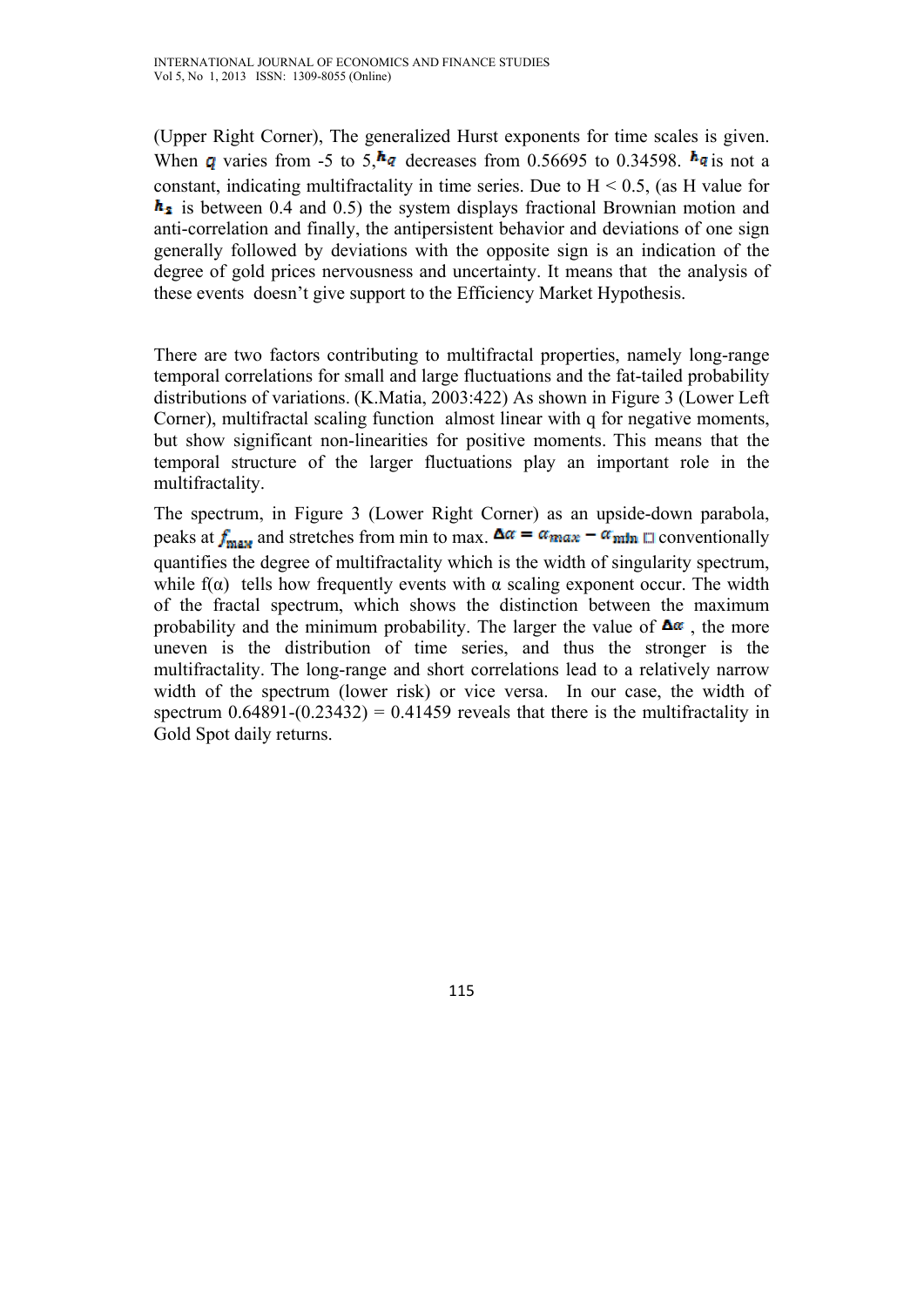

Figure:3 Generalized Hurst Exponent, Reyni Exponents, Multifractal Spectrum

#### **4.2. Wavelet Transform Modulus Maxima (WTMM)**

We draw the Wavelet Skeleton by using Last Wave Program and Mathematica. Time shifting coefficients (b) are drawn on x axis, Scales (a) are drawn on Y axis. Local maxima lines are constructed using Wavelet coefficient matrix, selecting local maxima points on each scale parameter (Figure 4). The scope of all local maxima lines builds the so called Skeleton function. This function illuminates periodicity of the signal on decent scales. Dark colours correspond to lower absolute wavelet coefficient values. Light colours indicate higher absolute wavelet coefficient values. Continuous maxima line from small scales to large scales determine the time of the singularity at different scales. According to WTMM methods, we see that scaling exponential function is convex which shows that Gold spot daily returns have multifractal properties. Unlike Multifractal, If we look at the scaling function, the Monofractal price series' behaviour is observed to be less deviated from the trend line (Figure 7). And also fat tails in both ends of the Local Holder Exponents indicates multifractality of the series (Figure 5).

116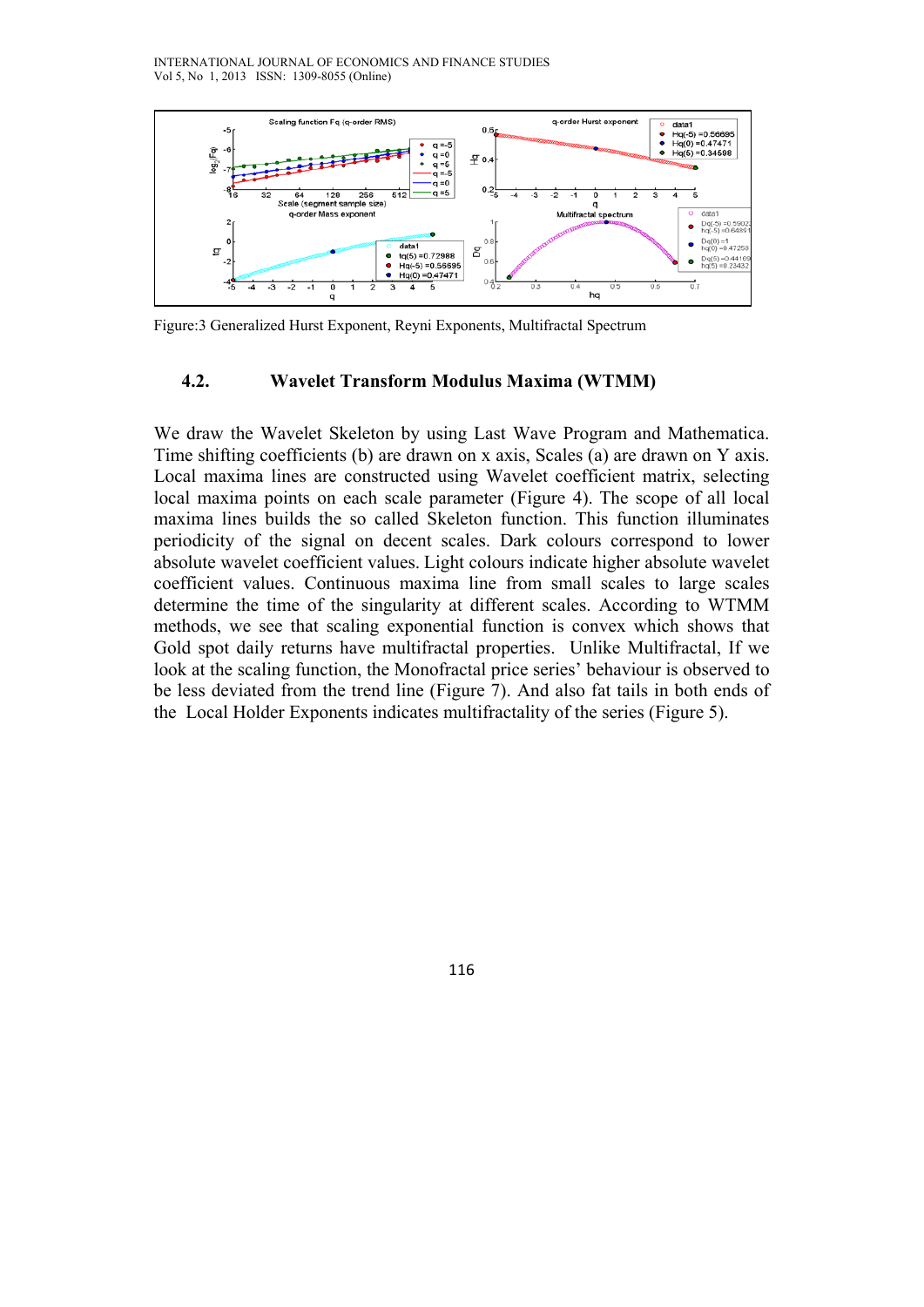

#### **5. CONCLUSION**

Using the multifractal detrended fluctuation analysis (MF-DFA) together with WTMM, this paper explores multifractal properties of the Gold Price returns. We find that gold data exhibits multifractal patterns. Further, through comparing  $\Delta h$ and  $\Delta \alpha$ , we verify that the multifractality degree of returns is mostly due to different long-range correlations for small and large fluctuations. The fat-tailed distributions (probability distribution of returns), also contribute to the multifractal behaviour of the time series.